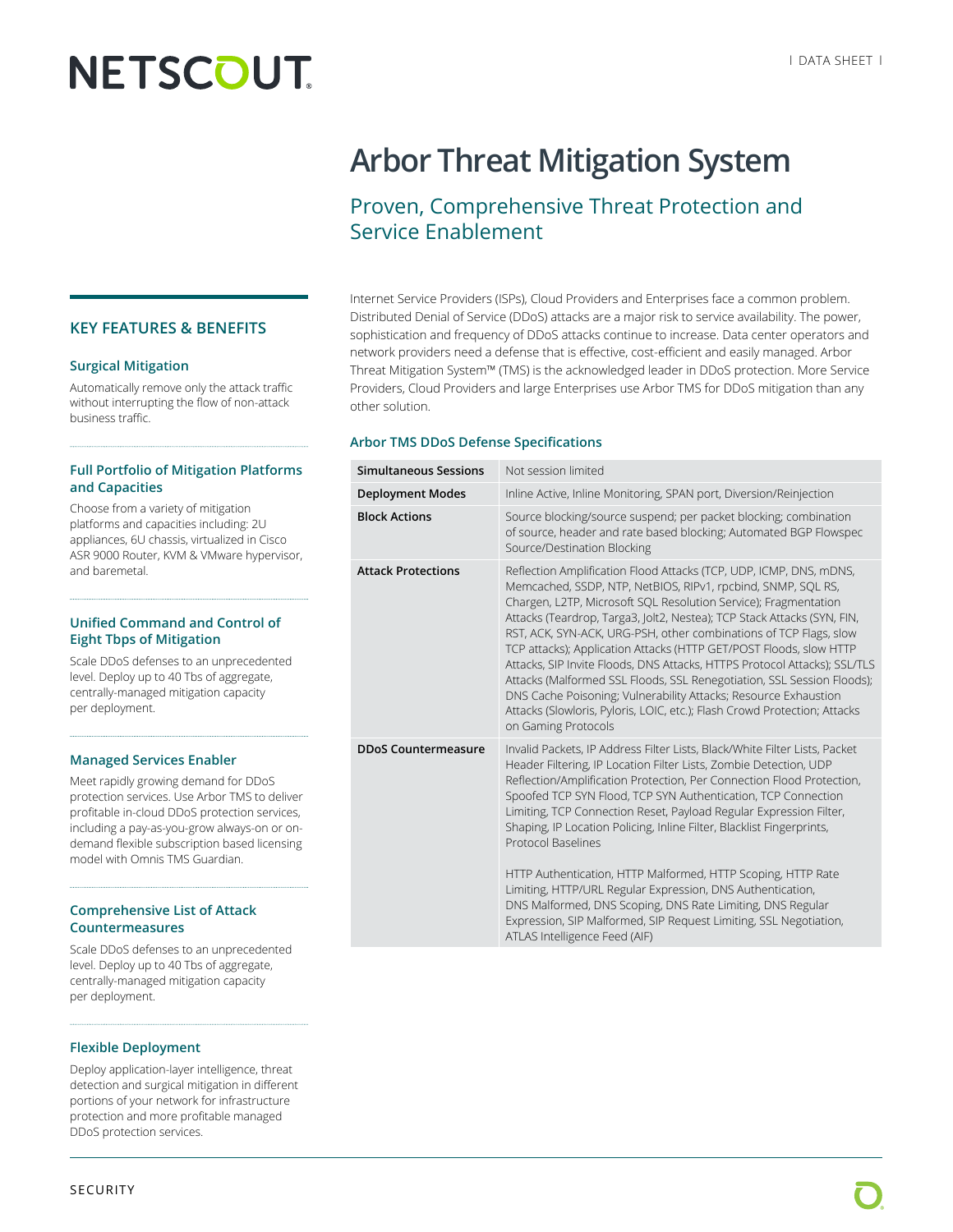### **Arbor TMS Appliances**

|                                       | 8100                                                                                                                                                                                                                                                                                                                                                                                                                                                                                                                                                                                                             | HD1000                                                                                                                                                                                                                                                                                                                                                                                                                                         |  |
|---------------------------------------|------------------------------------------------------------------------------------------------------------------------------------------------------------------------------------------------------------------------------------------------------------------------------------------------------------------------------------------------------------------------------------------------------------------------------------------------------------------------------------------------------------------------------------------------------------------------------------------------------------------|------------------------------------------------------------------------------------------------------------------------------------------------------------------------------------------------------------------------------------------------------------------------------------------------------------------------------------------------------------------------------------------------------------------------------------------------|--|
| <b>Throughput and Mitigation</b>      | Licenses for 1 Gbps, 2 Gbps, 5 Gbps, 10 Gbps, 20 Gbps,<br>30 Gbps & 40 Gbps, up to 37 Mpps                                                                                                                                                                                                                                                                                                                                                                                                                                                                                                                       | Up to eight Packet Processing Modules (PPMs); Any<br>combination of 20 Gbps (up to 14 Mpps) or 50 Gbps (up<br>to 25 Mpps) of mitigation throughput, up to 400 Gbps,<br>198 Mpps                                                                                                                                                                                                                                                                |  |
| <b>Average Latency</b>                | $< 80 \mu s$                                                                                                                                                                                                                                                                                                                                                                                                                                                                                                                                                                                                     |                                                                                                                                                                                                                                                                                                                                                                                                                                                |  |
| <b>Power Requirements</b>             | AC: $2 \times AC$ redundant, hot swap capable power supplies;<br>AC Power Ratings: 100 to 240 VAC, 50 to 60 Hz 12/6 A<br>max;<br><b>DC:</b> $2 \times$ DC redundant, hot swap capable power supplies;<br>DC Power Ratings: -40 to -72 Vdc, 28/14 A max (per DC<br>input).                                                                                                                                                                                                                                                                                                                                        | AC: Two 1500-watt redundant power supplies; 100-240V<br>AC, 15-10 A, 50-60 Hz (x2);<br>DC: Two 1500-watt redundant power supplies; -48 to -60<br>V dc, 44 A (x2)                                                                                                                                                                                                                                                                               |  |
| <b>Power Requirements</b><br>and Heat | 400 Watts (max.) and 350 Watts (nom.)<br>Heat at 1195 BTU/hr @ 350 Watts                                                                                                                                                                                                                                                                                                                                                                                                                                                                                                                                         | (1) MM, (5) fans, (2) QSFP+, (4) QSFP28; (x1) PPM: @ 327<br>Watts, 1116 BTU/ hr; (x4) PPM: @ 569 Watts, 1940 BTU/ hr<br>; (x8) PPM: @ 932 Watts, 3180 BTU/ hr                                                                                                                                                                                                                                                                                  |  |
| <b>Dimensions</b>                     | <b>Chassis:</b> 2U rack height<br>Weight: 36.95 lbs. (17.76 kg)<br>Height: 3.45 in (8.67 cm)<br>Width: 17.14 in (43.53 cm)<br>Depth: 20 in (50.8 cm)                                                                                                                                                                                                                                                                                                                                                                                                                                                             | <b>Chassis:</b> 2U rack height<br>Weight: 45.2 lbs (20.5 kg) with 1 PPM, add 1.6 lb (.73 kg)<br>per PPM (up to eight)<br>Height: 3.5 in (8.89 cm)<br><b>Width:</b> 17.6 in (44.70 cm)<br><b>Depth:</b> 21 in (53.34 cm)                                                                                                                                                                                                                        |  |
| <b>Network Interfaces</b>             | 8 x 10GE SFP+ and 8 x 1 GE SFP<br>2 x 10GE or 2 x 1GE copper management ports<br>(Auto-negotiates to 10GE)                                                                                                                                                                                                                                                                                                                                                                                                                                                                                                       | $4 \times 100$ GigE + 8x 10 GigE = One to four 100 GbE QSFP28<br>(SR or LR) optical transceivers + One or two 4 x 10 GbE<br>OSFP+ (SR or LR Lite) optical transceivers with one 4 x<br>10 GbE breakout cable on each transceiver<br>16 x 10 GigE = One to eight 10 GbE SFP+ (SR or LR) optical<br>transceivers + One or two 4 x 10 GbE QSFP+ (SR or LR<br>Lite) optical transceivers with one 4 x 10 GbE breakout<br>cable on each transceiver |  |
| <b>Hardware Bypass</b>                | External                                                                                                                                                                                                                                                                                                                                                                                                                                                                                                                                                                                                         |                                                                                                                                                                                                                                                                                                                                                                                                                                                |  |
| Storage                               | 2 x 240GB SSD drives, RAID 1                                                                                                                                                                                                                                                                                                                                                                                                                                                                                                                                                                                     | 2 x 480GB SSD drives, RAID 1                                                                                                                                                                                                                                                                                                                                                                                                                   |  |
| Environmental                         | Operating temperature:<br>41°F to 104°F (5° to 40°C)<br>Relative humidity (operating):<br>5 to 85% non-condensing<br>Non-Operating: Temperature:<br>-40° to 158°F (-40° to 70°C); Humidity 95%                                                                                                                                                                                                                                                                                                                                                                                                                   | Operating temperature:<br>41° to 104°F (5° to 40°C)<br>Relative humidity (operating):<br>5 to 93%, non-condensing                                                                                                                                                                                                                                                                                                                              |  |
| Regulatory                            | UL/cUL/EN/IEC 62368-1; EN 55032; EN 55035; CISPR 32,<br>35; ETSI EN 300 386; cULus Mark; IC ICES-003 Class A;<br>EN 61000-3-2; EN 61000-3-3; EMC Directive 2014/30/<br>EU; Low Voltage Directive 2014/35/EU; UL 60950-1 2nd<br>edition/CSA C22.2 No.60950-1-07 2nd Edition; FCC 47<br>CFR Parts 15, Class A; CB Certificate & Report including<br>all international deviations; RoHS 2011/65/EU; Moroccan<br>Conformity Mark; VCCI (Japan); BIS (India); CCC (China);<br>RCM (Australia/New Zealand); KCC (South Korea); EAC-R<br>Approval (Russia); South Africa LoA; Mexico (UL-CoC for<br>Mexico); NEBS-ready | RoHS 6/6, IEC/EN/UL/CSA 60950-1, FCC Part 15 Subpart<br>B Class A, EN 55022, EN55024, ETSI EN 300 386, cCSAus<br>Mark, CE Mark, KN22, KN24, RCM Mark, KCC Mark, EAC<br>Mark, BIS, CCC Mark, Moroccan Conformity Mark                                                                                                                                                                                                                           |  |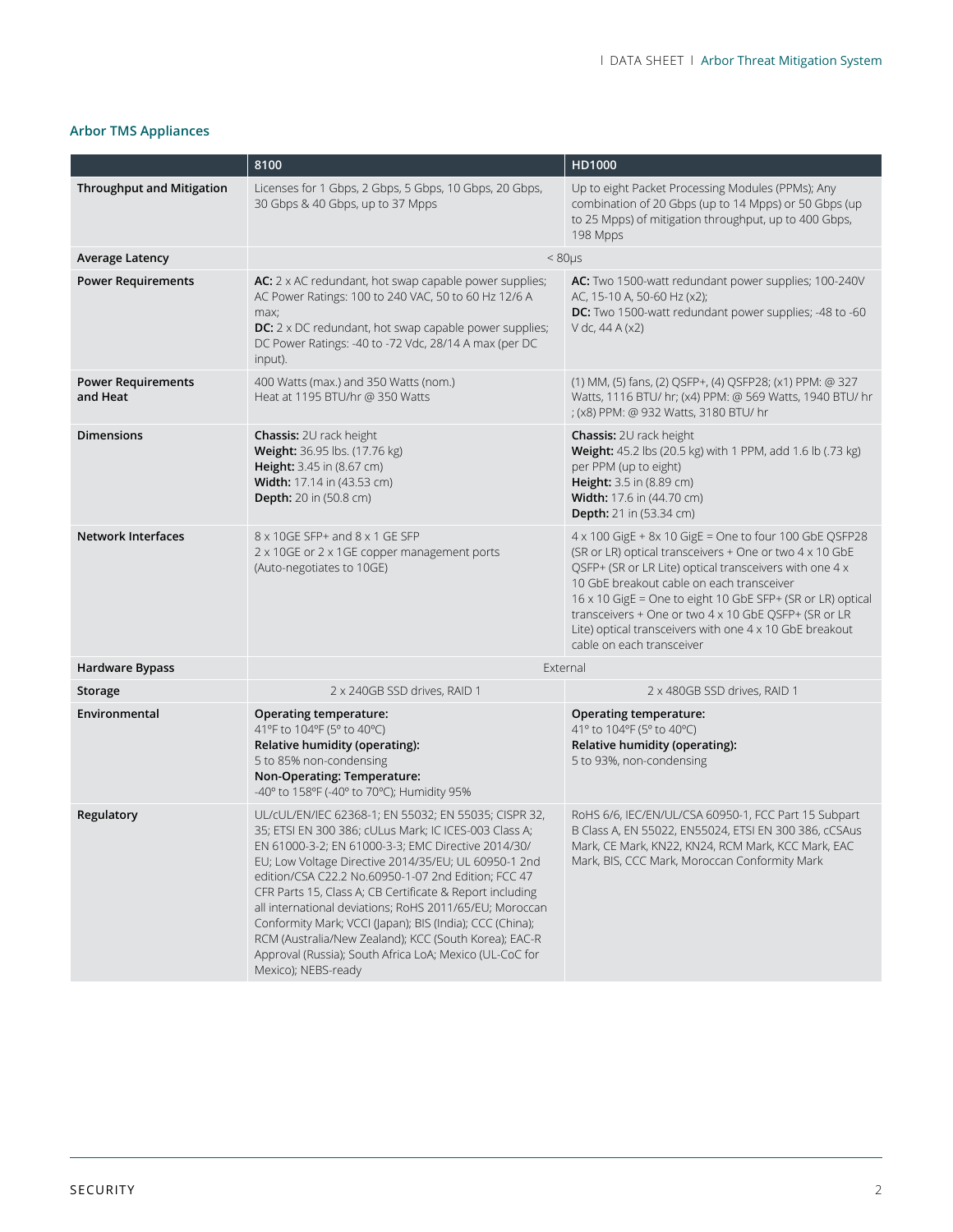### **Arbor TMS Appliances (continued)**

|                                  | 2600                                                                                                                                                                                                                                                                                                                                                                          | 2800                                                                                                                                                                                                                                                                                                                                                                                                                                                                                                                                                                                                                                                                                                                                   |  |
|----------------------------------|-------------------------------------------------------------------------------------------------------------------------------------------------------------------------------------------------------------------------------------------------------------------------------------------------------------------------------------------------------------------------------|----------------------------------------------------------------------------------------------------------------------------------------------------------------------------------------------------------------------------------------------------------------------------------------------------------------------------------------------------------------------------------------------------------------------------------------------------------------------------------------------------------------------------------------------------------------------------------------------------------------------------------------------------------------------------------------------------------------------------------------|--|
| <b>Throughput and Mitigation</b> | Licenses for 1 Gbps, 2 Gbps, 5 Gbps, 10 Gbps<br>(add-on to 20 Gbps), all up to 15 Mpps                                                                                                                                                                                                                                                                                        | Licenses for 10 Gbps, 20 Gbps, 30 Gbps, 40 Gbps,<br>all up to 30 Mpps                                                                                                                                                                                                                                                                                                                                                                                                                                                                                                                                                                                                                                                                  |  |
| <b>Average Latency</b>           | $< 80 \mu s$                                                                                                                                                                                                                                                                                                                                                                  |                                                                                                                                                                                                                                                                                                                                                                                                                                                                                                                                                                                                                                                                                                                                        |  |
| <b>Power Requirements</b>        | Redundant Power Supplies<br>AC: 100-240 VAC, 50/60 Hz, 12/6 A max.;<br><b>DC:</b> -40 to -72 Vdc, 28/14 A max.                                                                                                                                                                                                                                                                |                                                                                                                                                                                                                                                                                                                                                                                                                                                                                                                                                                                                                                                                                                                                        |  |
| Power Requirements and<br>Heat   | 325 Watts (max.), 280 Watts (nom.): @ 280 Watts,<br>955 BTU/hr                                                                                                                                                                                                                                                                                                                |                                                                                                                                                                                                                                                                                                                                                                                                                                                                                                                                                                                                                                                                                                                                        |  |
| <b>Dimensions</b>                | <b>Chassis: 2U rack height</b><br>Weight: 36.95 lbs (17.76 kg)<br>Height: 3.45 in (8.76 cm)<br>Width: 17.14 in (43.53 cm)<br><b>Depth:</b> 20 in (50.8 cm)                                                                                                                                                                                                                    | <b>Chassis: 2U rack height</b><br>Weight: 45.2 lbs (20.5 kg) with 1 PPM, add 1.6 lb (.73 kg)<br>per PPM (up to eight)<br>Height: 3.5 in (8.89 cm)<br>Width: 17.6 in (44.70 cm)<br>Depth: 21 in (53.34 cm)                                                                                                                                                                                                                                                                                                                                                                                                                                                                                                                              |  |
| <b>Network Interfaces</b>        | $4 \times 10$ GigE (SFP+) +<br>8 x 1 GigE (SFP) ports                                                                                                                                                                                                                                                                                                                         | 8 x 10 GigE (SFP+ for SR or LR or mixed fiber)                                                                                                                                                                                                                                                                                                                                                                                                                                                                                                                                                                                                                                                                                         |  |
| <b>Hardware Bypass</b>           | External                                                                                                                                                                                                                                                                                                                                                                      |                                                                                                                                                                                                                                                                                                                                                                                                                                                                                                                                                                                                                                                                                                                                        |  |
| Storage                          | 2 x 150GB SSD drives, RAID 1                                                                                                                                                                                                                                                                                                                                                  | 2 x 240GB SSD drives, RAID 1                                                                                                                                                                                                                                                                                                                                                                                                                                                                                                                                                                                                                                                                                                           |  |
| Environmental                    | <b>Operating temperature:</b><br>41° to 104°F (5° to 40°C)<br>Relative humidity (operating):<br>5 to 85% non-condensing                                                                                                                                                                                                                                                       |                                                                                                                                                                                                                                                                                                                                                                                                                                                                                                                                                                                                                                                                                                                                        |  |
| Regulatory                       | UL60950-1/CSA 60950-1 (USA/Canada); EN60950-1<br>(Europe); IE60950 (International), CB Certificate & Report<br>including all international deviations; GS Certificate<br>(Germany); EAC-R Approval (Russia); CE - Low Voltage<br>Directive 73/23/EEE (Europe); BSMI CNS 13436 (Taiwan);<br>KCC (South Korea); RoHS Directive 2002/95/EC (Europe),<br>Moroccan Conformity Mark | UL 60950-1 2nd edition/CSA C22.2 No. 60950-1-07 2nd<br>Edition, Low Voltage Directive 2006/95/EC, Safety Directive<br>2001/95/EC, CB Certificate and Report to IEC60950-1,<br>2nd edition and all international deviations, FCC 47CFR<br>Parts 15, Verified Class A limit, ICES-003 Class A Limit, EMC<br>Directive, 2004/108/EC, EN55022, EN55024, EN61000-4-2,<br>EN61000-4-3, EN61000-4-4, EN61000-4-5, EN61000-4-6,<br>EN61000-4-8, EN61000-4-11, EN61000-3-2, EN61000-3-3,<br>VCCI Class A ITE (CISPR 22, Class A Limit), BSMI Approval,<br>CNS 13438, Class A and CNS13436 Safety, KCC Approval,<br>Gost Approval, CISPR 22 Class A Limit, CISPR 24 Immunity,<br>RoHS (recast) Directive 2011/65/EU, Moroccan Conformity<br>Mark |  |